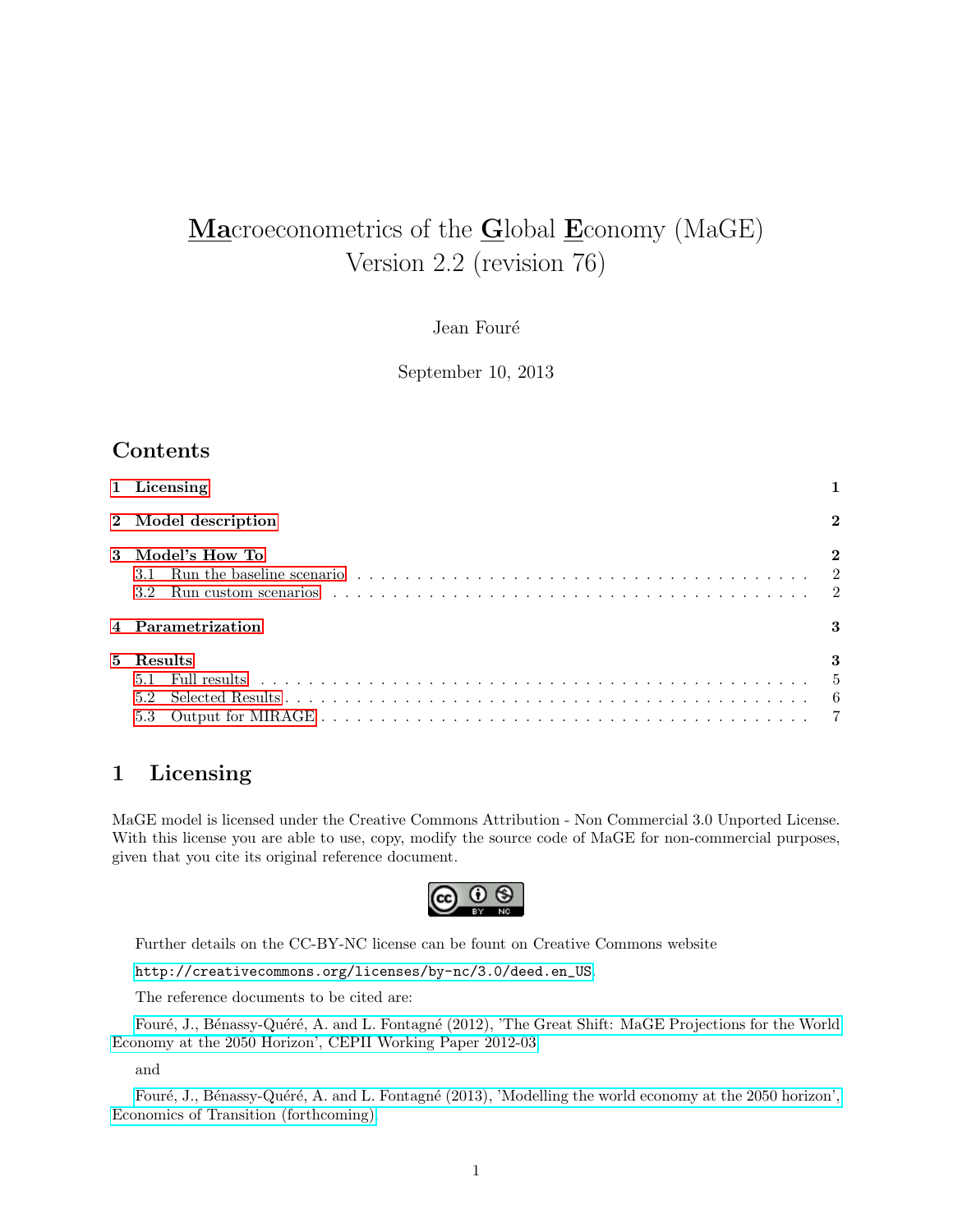Please also note that you will need a valid license for Stata 11 or greater to run the model. In addition, you may have to verify that you are able to use the data we provide with the model.

# <span id="page-1-0"></span>2 Model description

MaGE is a macroeconometric model of the world economy made for projecting the global shifts of current century. It is based on a three-factor production function of labour, capital and energy, plus two forms of technological progress, we propose a long-run growth scenario for 147 countries and a time horizon of 2050 relying on the model MaGE (Macroeconometrics of the Global Economy). Our model is fitted with United Nations and International Labour Office labour projections, and econometric estimations of (i) capital accumulation, (ii) savings rate, (iii) relationship between savings and investment rate, (iv) education, (v) female participation, and (vi) technological progress (which includes energy and total f actor productivity). Our study provides five novelties. First, we account for energy constraints by including its consumption in the production function and by taking account of rents accruing to oil exporting countries. Second, we estimate a non-unitary relationship between savings and investment, departing from assumptions of either a closed economy or full capital mobility. Third, we model female participation rates consistently with education catch-up. Fourth, we account for the 2008-09 global crisis by initialising our projection model in 2013 while relying on IMF short-term forecasts between 2010 and 2012. Finally, we disentangle real gross domestic product (GDP) growth rates from relative price effects through a consistent Balassa-Samuelson effect.

# <span id="page-1-1"></span>3 Model's How To

#### <span id="page-1-2"></span>3.1 Run the baseline scenario

Once the source code is extracted in a local folder, you only have to modify the file 0.master-file.do located in the root folder. You have to set the \$BL\_directory variable to the value of the complete absolute path to the root directory of the model.

You can also check that the the scenario selected (its name is contained in the \$BL\_scenario variable) is the one you want to run (typically, it should be reference\_2050 or reference\_2100).

#### <span id="page-1-3"></span>3.2 Run custom scenarios

If you want to run custom scenarios, you are invited to create a scenario file (let's say my\_scenario.do) and locate it in the Scenarios folder. Our advice is that you base your own scenario on one of our reference scenario, by first loading the reference scenario, and then modify the parameters you want. Details of parametrization are given in Section [4,](#page-2-0) especially in Table [3.](#page-3-0) Here is an example of how you could implement a simple scenario with different assumptions on population.

```
** load reference values for parameters
do "Scenarios\reference_2050.do"
** custom parameters
global un_scenario = "low"
```
Once your scenario is defined, you are able to launch it by modifying the 0.master-file.do file in the following way. The scenario name has to be the same name as your previously created do-file.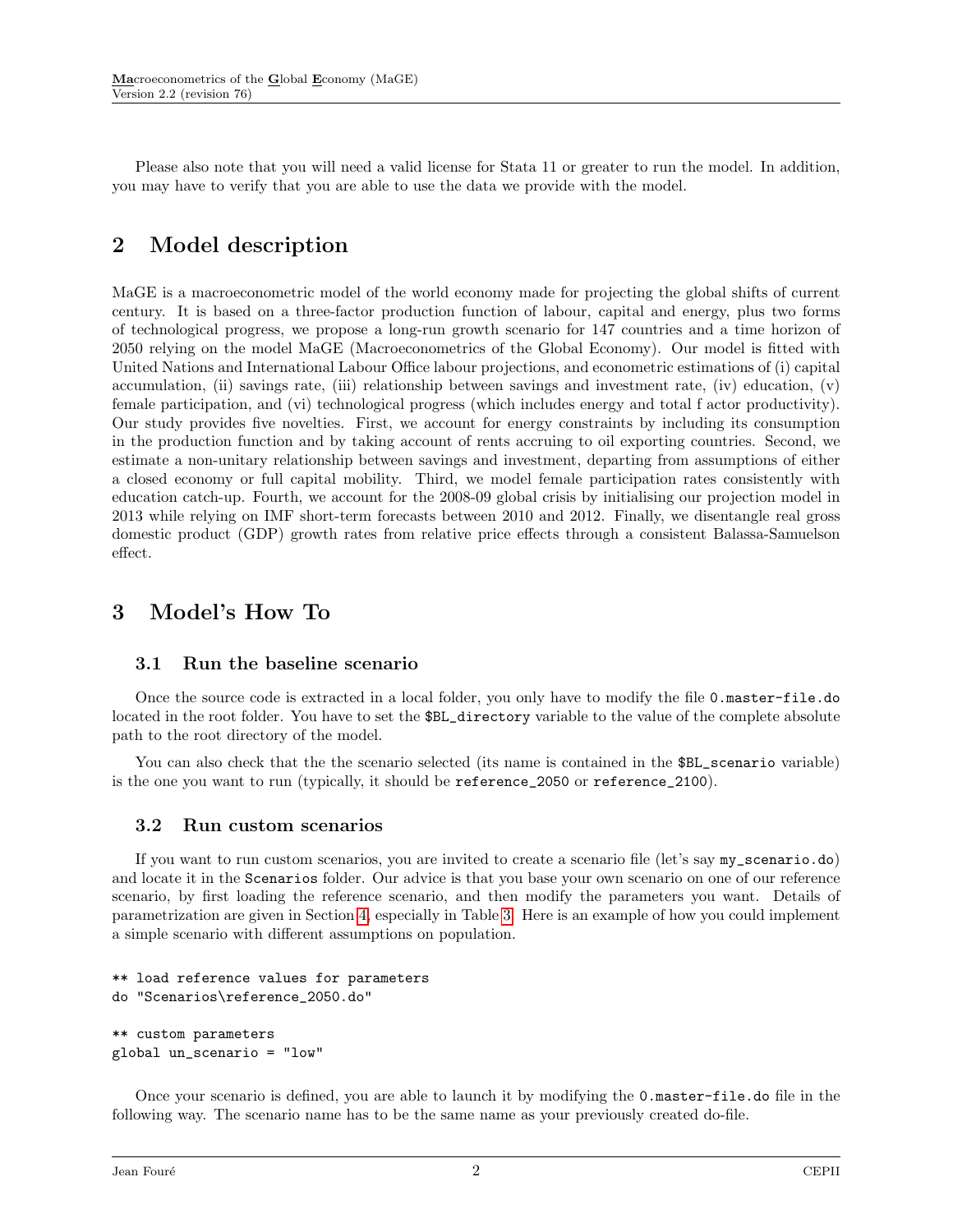```
** define scenario name
global BL_scenario = "my_scenario"
** run the scenario
do "Do\0.scenario.do"
```
# <span id="page-2-0"></span>4 Parametrization

<span id="page-2-2"></span>There are some parameter that have to be set before running a scenario. These are displayed in Table [1.](#page-2-2)

|  | TABLE 1: RUN PARAMETERS |
|--|-------------------------|
|  |                         |

| Parameter name Description |                  | Comment                                                             |
|----------------------------|------------------|---------------------------------------------------------------------|
| \$BL_directory             | Model's location | Absolute path                                                       |
| \$BL scenario              | Scenario name    | The scenario .do is needed                                          |
| \$force_db                 |                  | Force database creation   Use to force all steps for first scenario |

The following parameters in Table [2](#page-2-3) may not be modified without changing the source code of the model.

<span id="page-2-3"></span>Finally, parameters listed in Table [3](#page-3-0) are used to define scenario variants.

|  | TABLE 2: MODEL GROUND PARAMETRIZATION (DO NOT MODIFY) |  |  |
|--|-------------------------------------------------------|--|--|
|  |                                                       |  |  |

| Parameter name         | Description                                  | Comment                                  |
|------------------------|----------------------------------------------|------------------------------------------|
| \$BL_version           | model version                                |                                          |
| \$energy               | Energy data source                           | To be deprecated                         |
| \$sigma                | KL-E elasticity of substitution              |                                          |
| $\operatorname{\$rho}$ | Computed from sigma                          |                                          |
| \$alpha                | KL share                                     |                                          |
| \$deprec               | Depreciation rate                            |                                          |
| \$fe_adapt             | Toggle Fixed-effect modification             | $0 \text{ or } 1$                        |
| \$fe_remove            | Toggle non-significant fixed effects removal | $0 \text{ or } 1$                        |
| \$educ_mode            | Way of measuring education                   | To be deprecated                         |
| \$moy_start            | Starting of reference period                 |                                          |
| \$moy_end              | End of reference period                      |                                          |
| \$sav_mode             | Savings rate computation mode                | To be deprecated "fe" for fixed effect / |
|                        |                                              | "moy" for ref period                     |
| \$tfp_mode             | TFP computation mode                         | To be deprecated "fe" for fixed effect / |
|                        |                                              | "moy" for ref period                     |
| \$tfp_lead             | Way of computing TFP leaders                 | max, mean4 or mean5                      |

## <span id="page-2-1"></span>5 Results

Results of MaGE are produced in excel .xls format or Stata .dta format. Several options are available to look at the results.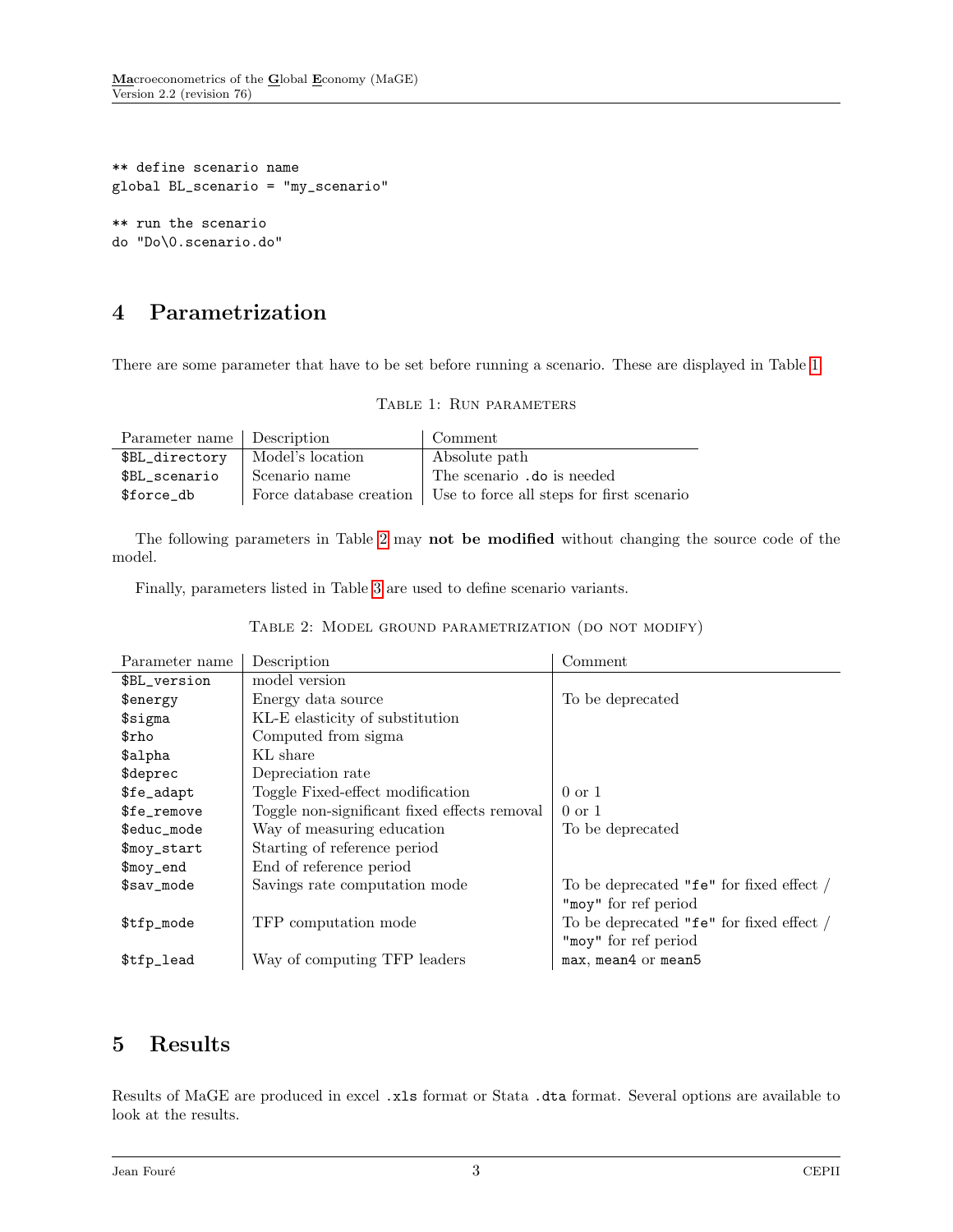<span id="page-3-0"></span>

| Parameter name         | Description                                  | Comment                                   |
|------------------------|----------------------------------------------|-------------------------------------------|
| $$signa_2012$          | KL-E elasticity for projections              |                                           |
| \$cobbdouglas          | Toggle for CES/Cobb-Douglass                 |                                           |
| \$end_year             | Target projection year                       | From 2013 to 2100                         |
| \$e_price              | Energy price scenario                        | "high", "med" or "low"                    |
| \$institutions         | Ref period convergence                       | "cv2100" or nothing                       |
| \$un_scenario          | UN population variants                       | "med", "high" or "low"                    |
| \$migr_educ            | Toggle for the impact of migration on skills | $0 \text{ or } 1$                         |
| \$migration_eu         | Additional migration in thousands            |                                           |
| \$migration_ssa        | Additional migration in number of people     |                                           |
| \$migration_med        | Additional migration in number of people     |                                           |
| \$migration_sam        | Additional migration in number of people     |                                           |
| \$migration_usa        | Additional migration in number of people     |                                           |
| \$activity_rate_mode   | <b>DEPRECATED</b>                            |                                           |
| \$female_participation | Toggle for female participation              | $0 \text{ or } 1$                         |
| \$closed_economy       | S-I relation modification                    | 0 for FH $/$ 1 for I=S $/$ 2 for all      |
|                        |                                              | OCDE value $\left/$ 3 Deprecated $\left/$ |
|                        |                                              | $4$ for convergence towards $I = S$       |
| \$tfp_slowing          | TFP exogenous slowing                        | $\leq$ 1 for slowing $/ \geq$ 1 for ac-   |
|                        |                                              | celeration                                |
| \$educ_cv              | Convergence modification for education       | Half-life time modification in            |
|                        |                                              | percent (e.g. $= 0.5$ for half            |
|                        |                                              | Half-Life time, and then faster           |
|                        |                                              | growth)                                   |
| \$energ_exo            | Exogenous E productivity modifier            | In percentage. Only influences            |
|                        |                                              | the consequence of B on Y, and            |
|                        |                                              | not B itself                              |
| \$pi_growth            | Exogenous price of investment growth rate    | In percentages (1 corresponds)            |
|                        |                                              | to a constant price), or -100 for         |
|                        |                                              | the Penn World Tables $(v6.3)$            |
|                        |                                              | average growth                            |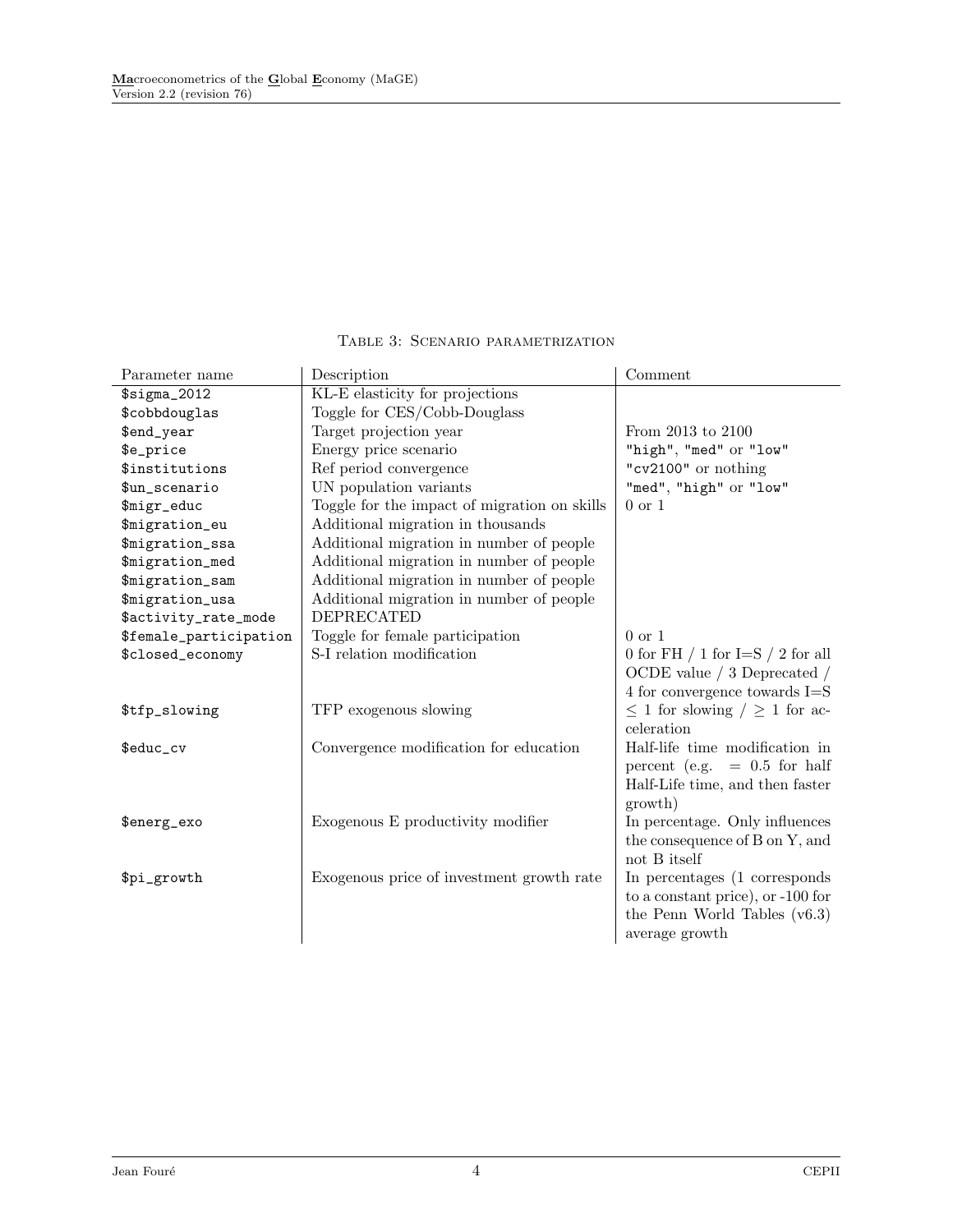### <span id="page-4-0"></span>5.1 Full results

Full results are available in .dta format, and are located in the %MODEL\_FOLDER%\Results\DTA folder. The file corresponding to scenario scen is called mage-2.1-scen-FULL.dta. Variables of interest are displayed in Table [4.](#page-4-1)

<span id="page-4-1"></span>The first parameters are identifying observations. Several country encodings are available.

| Variable name | Description                                                |
|---------------|------------------------------------------------------------|
| code_wb       | World Bank country code                                    |
| name          | World Bank country name                                    |
| code_bit      | International Labor Organization country code              |
| code_un       | United Nations country code                                |
| zone          | INGENUE zone classification                                |
| year          | Year of the observation                                    |
| code_mirage   | GTAP country code                                          |
| code_gtap     | GTAP zone classification                                   |
| ocde_dummy    | 0-1 dummy for OECD membership                              |
| income_class  | United Nations income classification (Low, Medium or High) |
| ue_dummy      | 0-1 dummy for European Union membership                    |
| $code_z$      | Custom regional classification                             |
| US_dummy      | 0-1 dummy for the USA                                      |
| CCCP_dummy    | 0-1 dummy for former USSR membership                       |

Table 4: Identifying observations

The following parameters are the output of econometric estimations. These are the parameter used for projection. Finally, the variables of interest are displayed. Table [5](#page-4-2) presents main variables of interest.

<span id="page-4-2"></span>

| Variable name   | Description                       | Unit                            |
|-----------------|-----------------------------------|---------------------------------|
| age1-age15      | Population by age group           | number of people                |
| f_actpop        | Female active population          | thousands of people             |
| p_oil           | Oil price                         | constant 2005 USD               |
| H_pred          | Tertiary education                | Share of working age population |
| Hs_pred         | Secondary education               | Share of working age population |
| Acorr_pred      | Oil-corrected TFP                 |                                 |
| Bcorr_pred      | Oil-corrected Energy productivity | constant 2005 USD per barrel    |
| A_pred          | Non-corrected TFP                 |                                 |
| B_pred          | Non-corrected energy productivity | constant 2005 USD per barrel    |
| K_pred          | Capital stocks                    | constant 2005 USD               |
| Ycorr_pred      | Non-oil GDP                       | constant 2005 USD               |
| Y_pred          | Total GDP                         | constant 2005 USD               |
| E_pred          | Energy consumption                | barrels                         |
| Srate_pred      | Savings rate                      | % of GDP                        |
| Irate_pred      | Investment rate (GFCF)            | % of GDP                        |
| Y_USD_cst05_p05 | Total GDP                         | constant 2005 USD               |
| Y_PPA_cst05_p05 | Total GDP                         | constant 2005 PPP               |
| Y_USD_crt       | Total GDP                         | Including real appreciation     |
| Ycap_PPA_05     | GDP per capita                    | 2005 PPP                        |
| RER_pred        | Real exchange rate                |                                 |

Table 5: Selected variables from full results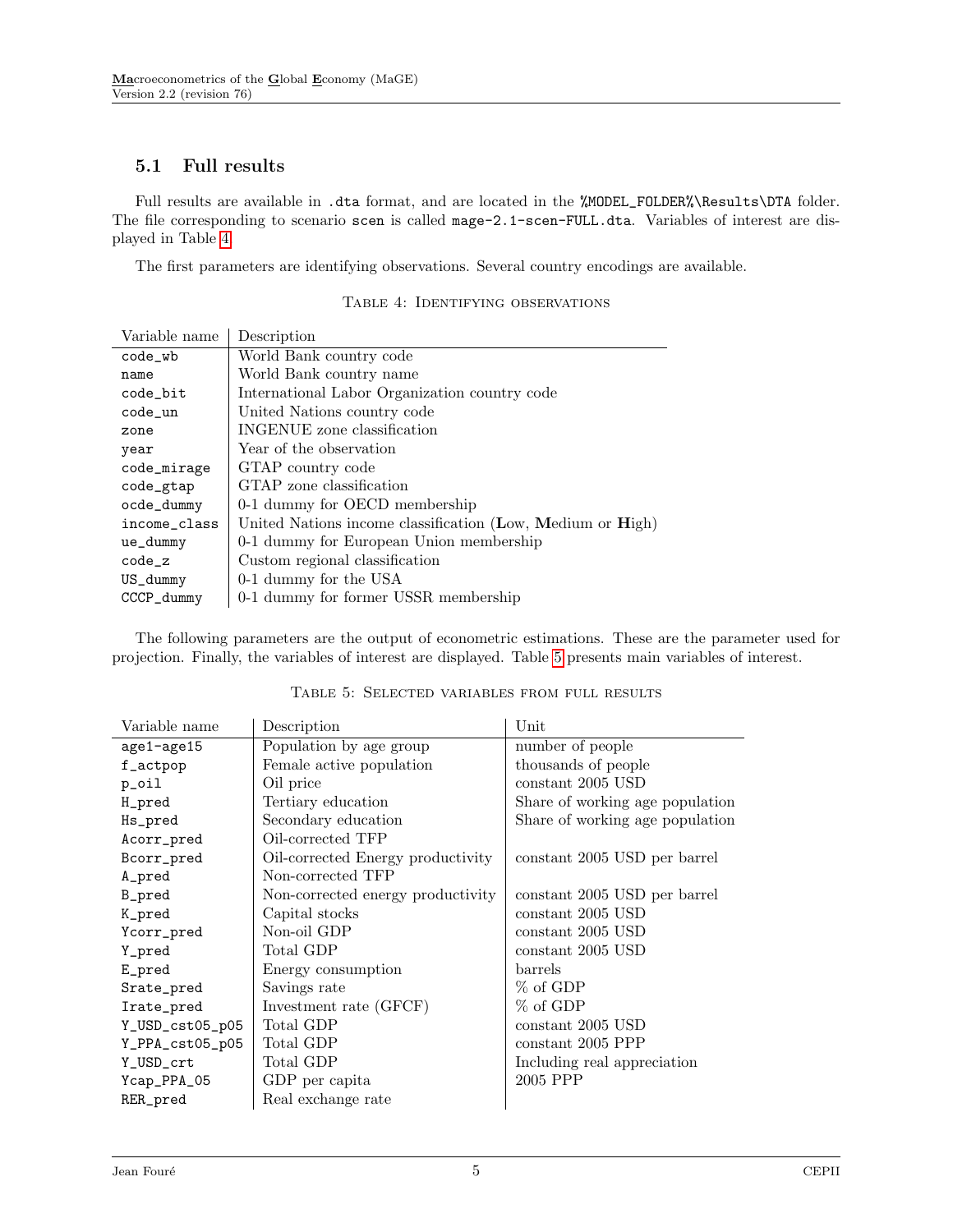### <span id="page-5-0"></span>5.2 Selected Results

Selected variables are displayed in other files. These are located in the %MODEL\_FOLDER%\Results\DTA folder. The files are called mirage-2.1-scen.dta. These variables are the one to be used in MIRAGE.